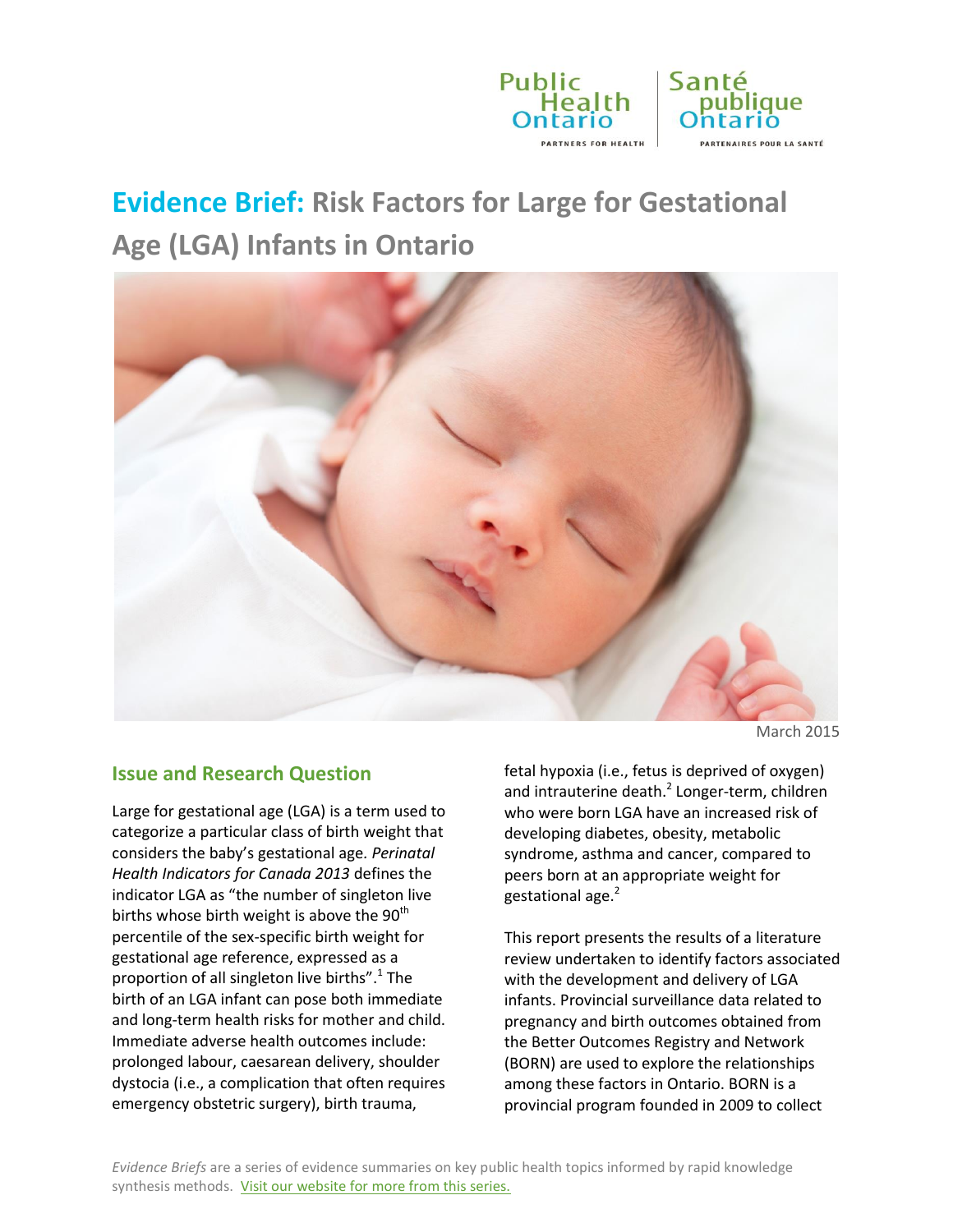and interpret data about pregnancy, birth and childhood.<sup>3</sup> Its purpose is to amass accurate data to monitor and ultimately improve health outcomes for mothers and their children.<sup>3</sup> BORN Information System (BIS) is a web-based platform into which healthcare organizations routinely submit data. In this report, aggregate level BIS data are used to describe associations between LGA births and risk factors identified by the literature review.

Understanding these risk factors in an Ontario context is an important step in identifying mothers who are at risk for having an LGA infant and ultimately, developing strategies to reduce the number of negative health consequences associated with LGA births.

This evidence brief asks: *What are risk factors associated with the development of LGA infants and what do the Ontario-specific data indicate about these risks?*

### **Methods**

Literature Search:

Three databases (MEDLINE, EMBASE and CINAHL) were searched between August 6, 2014 and August 12, 2014 to identify articles published within the last ten years (2004-2014). The following search terms were used in combination: gestational age, large for gestational age, LGA, fetal development, fetal body weight, fetal birth weight, fetal macrosomia, fetal weight change, fetal weight gain, fetal weight, fetal body constitution, fetal body mass, maternal characteristics, infant, newborn and fetus. Articles retrieved by this search were assessed for eligibility by one reviewer. The search was expanded to include primary studies because there were no review articles that adequately addressed the research question. English language studies with cohorts of singleton live-births in a defined region were eligible if they reported on risk factors that may be associated with the development of LGA infants. Only studies that defined LGA using the parameters outlined by *Perinatal Health* 

*Indicators for Canada 2013* were included. Studies that examined LGA in relation to screening, medical procedures, or medication use, were excluded. Data were extracted from each article by one reviewer.

BIS Analysis of LGA Risk Factors in Ontario: The second component of this project used data from BIS to examine the association between risk factors identified by the literature search and LGA birth. BIS data captures information relating to all Ontario births that occur in hospital or are attended by midwives. $3$  In particular, BIS offers aggregate provincial-level information that is organized into analytic cubes that can be manipulated to answer specific queries. Relevant data were extracted for analysis on August 6, 2014. Analyses utilized data corresponding to all singleton live-births occurring in Ontario between April 2012 and December 2013. This time frame was used because data prior to April 2012 were not available in BIS and data after December 2013 were incomplete. BORN uses the current Canadian reference percentile table to calculate weight for gestational age cutoffs. $4$ 

Births were analyzed across a range of maternal factors including: gestational diabetes, preexisting diabetes, parity, age and body mass index (BMI). BMI was classified using the World Health Organization (WHO) standard definitions (i.e., underweight: <18.5 kg/m<sup>2</sup>, normal weight: 18.5–24.9 kg/m<sup>2</sup>, overweight: 25–29.9 kg/m<sup>2</sup>, obesity:  $\geq$ 30 kg/m<sup>2</sup> age).<sup>2</sup> In this analysis, missing data were removed and the proportions of missing data are reported alongside the corresponding table (Appendix 1). Chi-squared statistics were computed to determine whether there was a significant association between LGA births and each of the identified risk factors. Unadjusted odds ratios with 95% confidence intervals were used to estimate the strength of the association between each risk factor and LGA birth.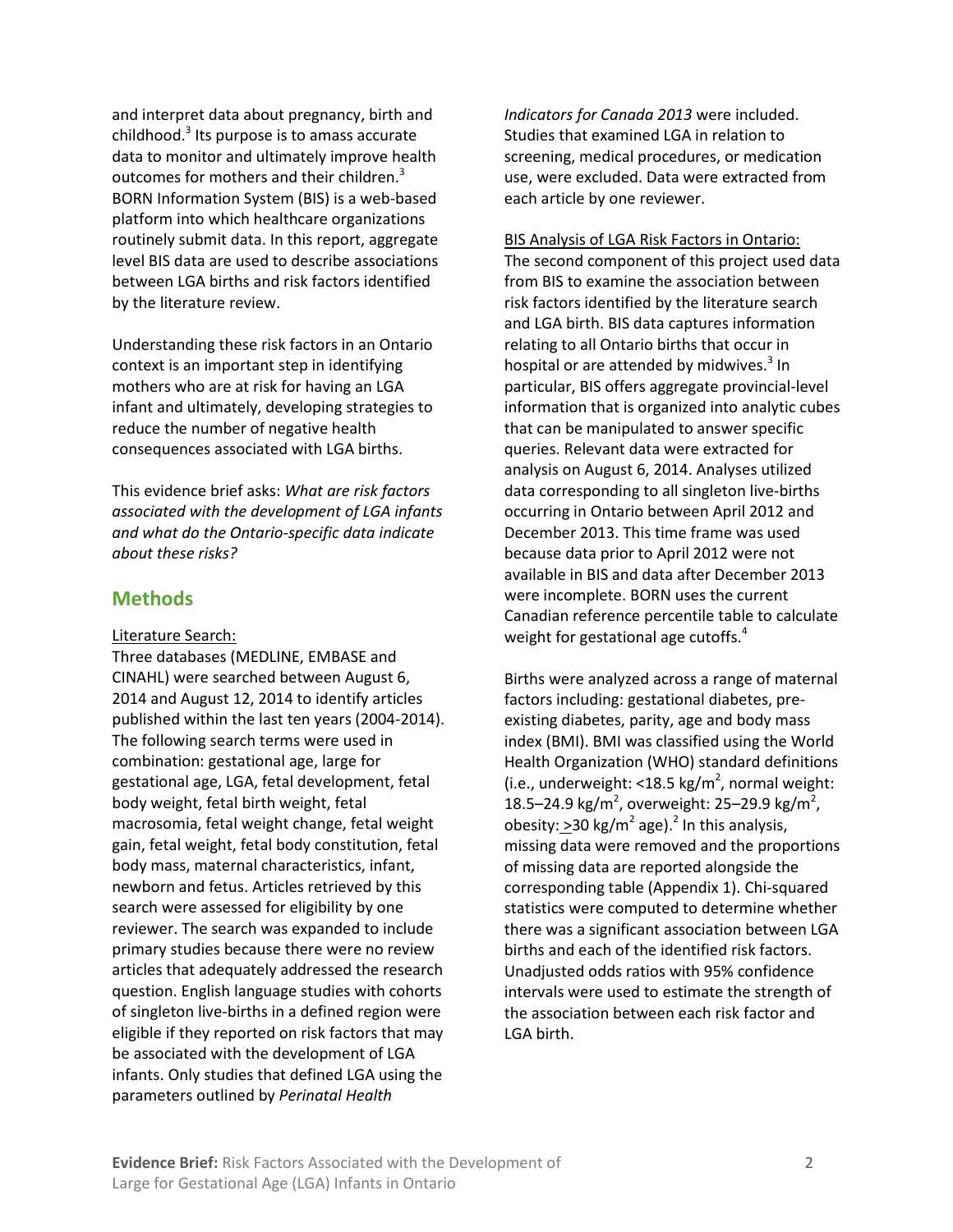### **Main Findings**

#### Literature Search:

The literature search identified 638 articles, from which 12 single studies met inclusion criteria. Seven unique risk factors were associated with the development of LGA infants. These were all maternal factors related to: gestational weight gain (GWG)<sup>5-9</sup>, prepregnancy BMI<sup>7,8,10-14</sup>, gestational diabetes<sup>11</sup>, pre-existing diabetes $^{11,15}$ , maternal age $^{11}$ , parity<sup>7,11,16</sup>, and history of previous LGA birth.<sup>11</sup>

*Pre-pregnancy BMI and gestational weight gain:* A woman's weight prior to pregnancy and the weight she gains during pregnancy are independently associated with the risk of giving birth to an LGA infant. Seven studies found a significant relationship between LGA infants and maternal pre-pregnancy BMI. $^{7,8,10-14}$  A metaanalysis of the studies that used WHO standards to classify BMI<sup>7,8,10,14</sup> showed that, when compared to mothers with normal BMI, overweight and obese mothers have a significantly greater risk of bearing an LGA infant (odd ratios (ORs): 1.59 and 2.31, respectively). All studies demonstrated that women with higher BMIs were more likely to have LGA infants. One study found that superobese (BMI  $\geq$ 50kg/m<sup>2</sup>) mothers were 2.7 times more likely to deliver an LGA infant.<sup>13</sup>

Five studies found significant associations between increased GWG and bearing an LGA infant.<sup>5-9</sup> Health Canada recommends use of the United States Institute of Medicine (IOM) 2009 recommendations for GWG.<sup>17</sup> These guidelines are stratified by pre-pregnancy BMI categories. For example, it is recommended that a woman who was obese prior to pregnancy should gain less weight (recommended weight gain: 5-7 kg) during pregnancy, than a woman classified with a normal BMI (recommended weight gain: 11.5- 16 kg) (Appendix 2). The majority of the reviewed studies compared mothers who gained weight within pre-set GWG guidelines to those who exceeded those guidelines. For example, a study of 4,321 mother-infant pairs

from Ottawa and Kingston found that the odds of bearing an LGA infant increased almost three fold (OR: 2.86 (95% CI 2.09-3.92)) among mothers who exceeded the IOM GWG recommendations for total weight gain during pregnancy.<sup>7</sup>

#### *Diabetes:*

In mothers, gestational diabetes and preexisting diabetes mellitus are both positively associated with LGA births. It is important to note that gestational diabetes and pre-existing diabetes mellitus are conditions that are more common among overweight and obese women.<sup>8</sup> Despite this comorbidity, diabetes independently increases the risk of having an LGA infant. $^{11}$ 

#### *Age, Parity and History of LGA Birth:*

The literature search also identified maternal age, parity, and history of prior LGA birth as risk factors for LGA birth. The only study to examine the independent effects of maternal age found that mothers 17 and younger had significantly higher rates of LGA births (OR: 1*.*39 (95% CI 1*.*22*-* 1*.*58)) compared to mothers between 20- 29 years old. $^{11}$  In terms of parity, an Ontariobased study used multivariate logistic regression to determine that as parity increased, odds of having an LGA infant increased (gestational and maternal age, prepregnancy weight, and smoking were controlled for in this analysis).<sup>7</sup> This dose-response relationship was observed in all studies that examined parity; however the likelihood of LGA delivery decreased slightly in women with  $\geq$ 15 previous live births (a relationship which may have been impacted by a smaller sample of women with  $\geq$ 15 previous live births).<sup>16</sup> Lastly, a study examining the impact of a woman's history of LGA births found that women who had previously delivered an LGA infant were approximately 4.5 times more likely (OR: 4*.*57 (95% CI 4*.*08*-* 5*.*12) to deliver another LGA  $infant.<sup>11</sup>$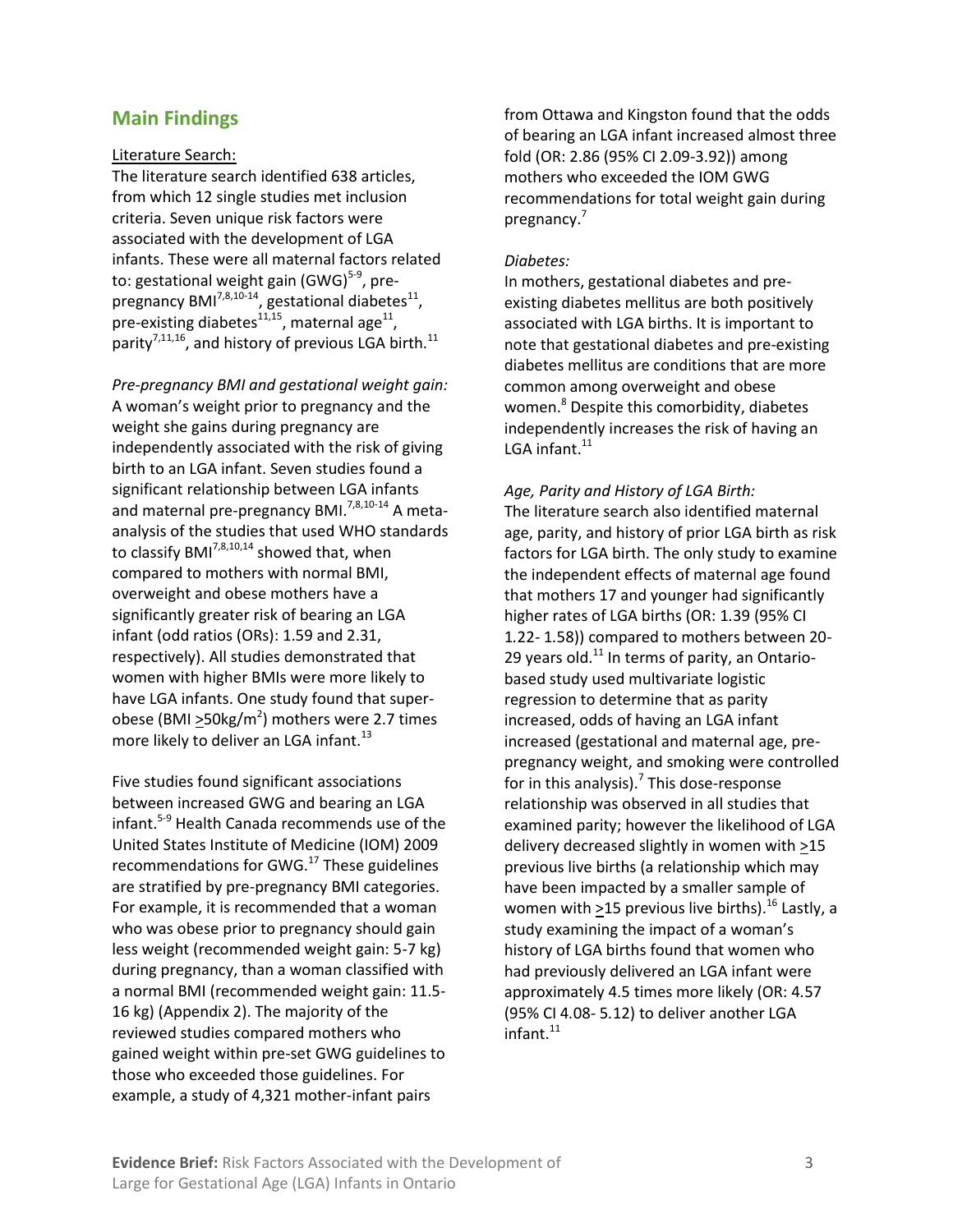BIS Analysis of LGA Risk Factors in Ontario: In Ontario, there were 236,527 singleton livebirths between April 2012 and December 2013, and LGA was present in slightly greater than ten per cent of these (n=24,228). Of the seven unique risk factors identified by the literature search, six factors were available in BIS (gestational diabetes, pre-existing diabetes, BMI prior to pregnancy, gestational weight gain, age, and parity). The indicator for gestational weight gain was not used for this analysis for several reasons, including the inability to control for other important covariates (e.g., BMI, gestational diabetes, gestational week of delivery), and high missingness (over 35%). The prevalence of each of the other five risk factors within the overall BIS cohort, and within LGA births is presented in Table 1. Tables A.1- A.5 appended to this brief present the bivariate analysis of LGA births by each of the identified maternal risk factors (Appendix 1). Chi-squared analyses were used to determine the significance of associations between LGA births and gestational diabetes, pre-existing diabetes, pre-pregnancy BMI category, maternal age, and parity.

#### *Diabetes:*

Five per cent of women in this BIS cohort had recorded cases of gestational diabetes and <1% had pre-existing diabetes. The likelihood of having an LGA infant is significantly increased for women with gestational diabetes (unadjusted OR 1.59, 95% CI 1.51- 1.67) (Table A.1). Women with pre-existing diabetes were more than four times as likely to deliver an LGA infant (unadjusted OR 4.75, 95% CI 4.33- 5.21) compared to those with no history of the disease (Table A.2). Overall, gestational diabetes and pre-existing diabetes were associated with 7.9% and 3.0% of all LGA births in the study period, respectively (Table 1).

#### **Table 1: Prevalence of Risk Factors in the Ontario BIS cohort, and among LGA births in the BIS cohort**

| <b>Risk Factor</b>                     | <b>Prevalence</b><br>in the<br>overall<br><b>BIS cohort</b> | <b>Prevalence</b><br>among LGA<br><b>Births</b> |
|----------------------------------------|-------------------------------------------------------------|-------------------------------------------------|
|                                        |                                                             |                                                 |
| Gestational<br><b>Diabetes</b>         | 5.4%                                                        | 7.9%                                            |
|                                        |                                                             |                                                 |
| <b>Pre-existing</b><br><b>Diabetes</b> | 0.9%                                                        | 3.0%                                            |
|                                        |                                                             |                                                 |
| Pre-pregnancy<br>Overweight            | 25.0%                                                       | 29.1%                                           |
|                                        |                                                             |                                                 |
| Pre-pregnancy<br><b>Obesity</b>        | 19.0%                                                       | 30.9%                                           |
| <b>Maternal Age &lt;17</b>             | 0.8%                                                        | 0.6%                                            |
| Parity 0                               | 43.5%                                                       | 32.5%                                           |

#### *Pre-pregnancy BMI:*

Pre-pregnancy BMI data available in BIS are categorized into underweight, normal, overweight and obese strata using the WHO standards discussed above. In Ontario, prior to pregnancy, approximately 4.2% of women were classified as underweight, 41.7% were normal weight, 18.5% were overweight, 14.1% were obese and 21.0% of had missing information for this indicator. In this analysis both overweight and obese women were compared to women with normal BMIs. Overweight women were almost twice as likely to deliver an LGA infant (unadjusted OR 1.72, 95% CI 1.66- 1.78) when compared to women with normal BMIs. This risk was even higher among obese women (unadjusted OR 2.58, 95% CI 2.49- 2.68) (Table A.3). Overall, in mothers with indicators of BMI, (n=19,142) pre-existing overweight and obesity were associated with 60.0% of all LGA births (n=11,484) in the study period.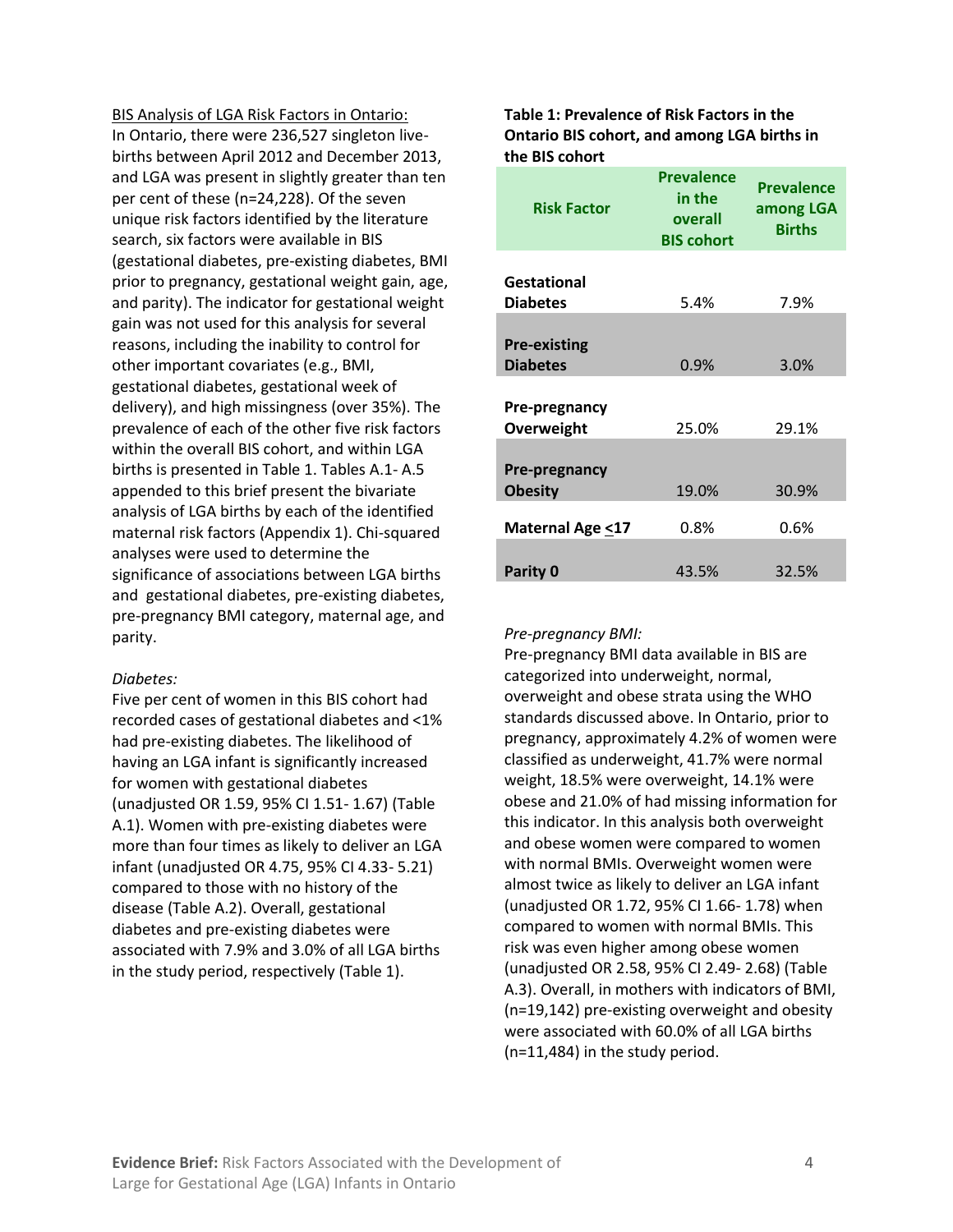#### *Maternal Age:*

BIS data were stratified into the following age categories: <17, 18-29, 30-39 and >40 years. Women under the age of 17 were used as a reference category, and represented less than 1% of total births. Analysis indicated that older women were significantly more likely to deliver an LGA infant when compared to women 17 years and younger (unadjusted OR 1.25 – 1.52) (Table A.4).

### *Parity:*

Lastly, BIS data categorized parity into five strata: no previous births (parity 0), one previous birth (parity 1), two previous births (parity 2), three to four previous births (parity 3-4), and five or more previous births (parity >5). Overall, women with parity greater than or equal to one were significantly more likely to give birth to an LGA infant as compared to those with parity of zero (unadjusted OR 1.60 – 2.24) (Table A.5).

### **Discussion and Conclusions**

Overall, the literature review suggested that the risk of bearing an LGA infant is increased by maternal factors related to gestational diabetes, pre-existing diabetes, GWG above recommended standards, overweight or obesity, increased parity, maternal age <17 years, and history of previous LGA births. Significant associations between LGA births and these seven risk factors were found consistently across 12 included studies.

Five of the seven risk factors identified by the literature search were analyzed using BIS data. All five of those factors were associated with LGA births in Ontario. This data set had a large sample size and aims to capture all Ontario births within a hospital or attended by a midwife. Unadjusted odds ratios indicated that all five of the risk factors explored in this analysis had significant associations with LGA birth.

It is important to note that while the direction of most of these associations were consistent with the published literature, the analysis related to maternal age was not. Specifically, this analysis suggests that LGA births were more likely among women older than 17 years. Inconsistency with the literature suggests interpreting this result with more caution.

Maternal pre-pregnancy BMI and GWG above recommended standards were the risk factors most frequently identified in the literature. In the analysis of Ontario births, BMI also emerged as important, along with pre-existing maternal diabetes and gestational diabetes. These latter two risk factors are known to be co-morbidities with overweight and obesity, suggesting an important role for maternal weight in the risk for LGA birth.

## **Implications for Practice**

While some of the risk factors for LGA birth are not considered to be modifiable (i.e., maternal age, parity), public health does have a role in interventions related to modifiable risk factors (e.g., overweight and obesity, chronic disease prevention). Thus, a review of successful and potentially scalable public health interventions to help women reach healthy weights before conception, and maintain healthy weights during their reproductive years, and particularly throughout pregnancy may be warranted. Such interventions could prove valuable for reducing the incidence of LGA births in Ontario.

## **Specifications and Limitations of Evidence Brief**

This Evidence Brief presents key findings from the scientific literature. Its purpose is to investigate a research question in a timely manner in order to help inform decision making. This report is not a comprehensive review of the literature, but rather a rapid assessment of the best available research evidence. There may be relevant pieces of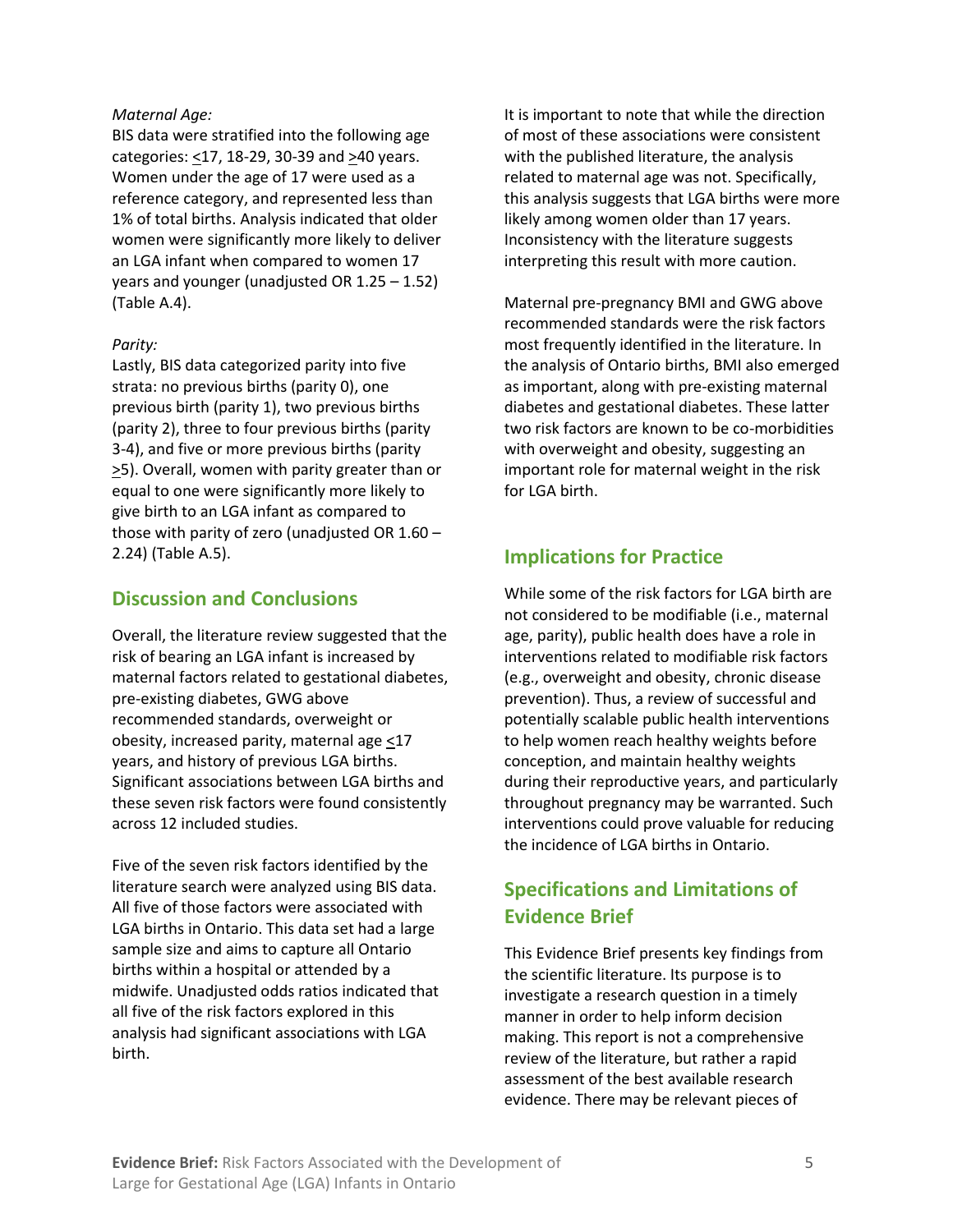evidence that are not included and these may alter the conclusions drawn from the document.

Analysis of the BIS data has limitations as well. First, data were missing for each of the indicators that were extracted in this analysis and this may have introduced biases. For the majority of risk factors the proportion of missing data was low, however, pre-pregnancy BMI had 22% missing data. Though the association between pre-pregnancy BMI and LGA birth was generally in agreement with the findings from the literature search, it may need to be interpreted with some caution. Second, the relationships reported here are unadjusted, and confounding factors have not been accounted for. Thus, it is impossible to determine the independent relative contribution of each factor to the risk for LGA birth. This possibly explains the result related to maternal age, which conflicted with that reported in the published literature.

### **References**

- (1) Public Health Agency of Canada. Perinatal health indicators for Canada 2013: a Report of the Canadian Perinatal Surveillance System. Ottawa, ON: Public Health Agency of Canada; 2013. Available from: [http://publications.gc.ca/collections/col](http://publications.gc.ca/collections/collection_2014/aspc-phac/HP7-1-2013-eng.pdf) [lection\\_2014/aspc-phac/HP7-1-2013](http://publications.gc.ca/collections/collection_2014/aspc-phac/HP7-1-2013-eng.pdf) [eng.pdf](http://publications.gc.ca/collections/collection_2014/aspc-phac/HP7-1-2013-eng.pdf)
- (2) Kim SY, Sharma AJ, Sappenfield W, Wilson HG, Salihu HM. Association of maternal body mass index, excessive weight gain, and gestational diabetes mellitus with large-for-gestational-age births. Obstet Gynecol. 2014;123(4): 737-44.
- (3) Association of Public Health Epidemiologists in Ontario. Better Outcomes Registry & Network (BORN)

information system [Internet]. Toronto, ON: APHEO; 2012 [cited 2014 Aug 18]; Available from:

[http://www.apheo.ca/index.php?pid=1](http://www.apheo.ca/index.php?pid=199) [99.](http://www.apheo.ca/index.php?pid=199)

- (4) Kramer MS, Platt RW, Wu Wen S, Joseph KS, Allen A, Abrahamowicz M, Blondel B, Bréart G, and for the Fetal/Infant Health Study Group of the Canadian Perinatal Surveillance System. A new and improved population-based Canadian reference for birth weight for gestational age. Pediatrics 2001;108(2): e35. Available from: http://pediatrics.aappublications.org/co ntent/108/2/e35.full
- (5) Savitz DA, Stein CR, Siega-Riz AM, Herring AH. Gestational weight gain and birth outcome in relation to prepregnancy body mass index and ethnicity. Annals Epidemiol. 2011;21(2): 78-85. Available from: [http://www.ncbi.nlm.nih.gov/pmc/artic](http://www.ncbi.nlm.nih.gov/pmc/articles/PMC3586213/pdf/nihms390087.pdf) [les/PMC3586213/pdf/nihms390087.pdf](http://www.ncbi.nlm.nih.gov/pmc/articles/PMC3586213/pdf/nihms390087.pdf)
- (6) Chung JG, Taylor RS, Thompson J, Anderson NH, Dekker GA, Kenny LC, et al. Gestational weight gain and adverse pregnancy outcomes in a nulliparous cohort. Eur J Obstet Gynecol Reproduc Biol. 2013;167(2):149-53.
- (7) Ferraro ZM, Barrowman N, Prud'Homme D, Walker M, Wen SW, Rodger M, et al. Excessive gestational weight gain predicts large for gestational age neonates independent of maternal body mass index. J Matern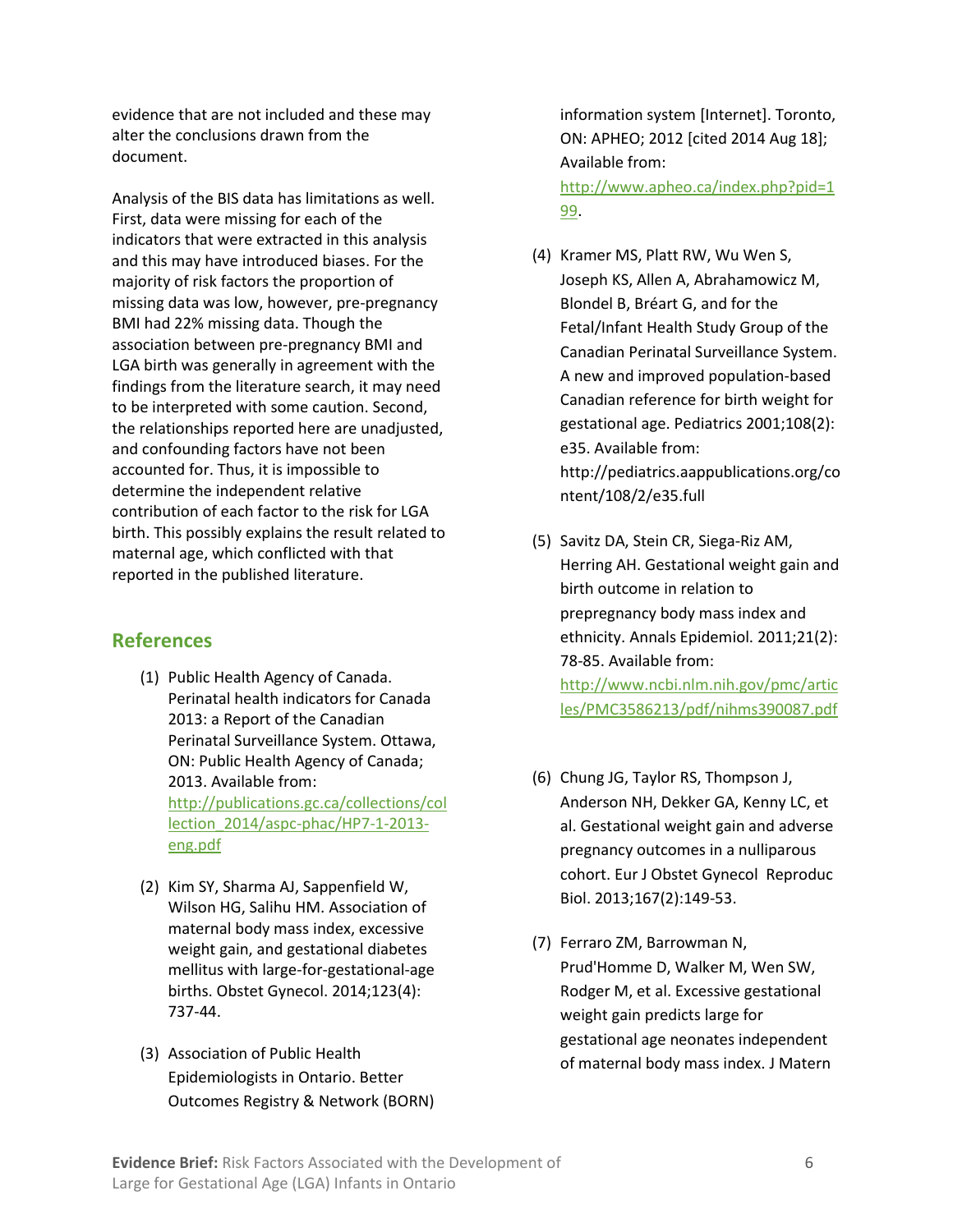Fetal Neonatal Med. 2012;25(5): 538- 42.

- (8) Heude B, Thiébaugeorges O, Goua V, Forhan A, Kaminski M, Foliguet B, et al. Pre-pregnancy body mass index and weight gain during pregnancy: relations with gestational diabetes and hypertension, and birth outcomes. Matern Child Health J. 2012; 16(2):355-63. Available from: [http://www.ncbi.nlm.nih.gov/pmc/artic](http://www.ncbi.nlm.nih.gov/pmc/articles/PMC3472402/) [les/PMC3472402/](http://www.ncbi.nlm.nih.gov/pmc/articles/PMC3472402/)
- (9) Stotland NE, Cheng YW, Hopkins LM, Caughey AB. Gestational weight gain and adverse neonatal outcome among term infants. Obstet Gynecol. 2006;108(3 Pt 1):635-43.
- (10)Djelantik A, Kunst A, van der Wal M, Smit H, Vrijkotte T. Contribution of overweight and obesity to the occurrence of adverse pregnancy outcomes in a multi‐ethnic cohort: population attributive fractions for Amsterdam. BJOG. 2012;119(3):283-90.
- (11) Jaipaul JV, Newburn-Cook CV, O'Brien B, Demianczuk N. Modifiable risk factors for term large for gestational age births. Health Care Women Int. 2009;30(9):802-23.
- (12) Joy S, Istwan N, Rhea D, Desch C, Stanziano G. The impact of maternal obesity on the incidence of adverse pregnancy outcomes in high-risk term

pregnancies. Am J Perinatol. 2009;26(05):345-9.

- (13) Alanis MC, Goodnight WH, Hill EG, Robinson CJ, Villers MS, Johnson DD. Maternal super‐obesity (body mass index≥ 50) and adverse pregnancy outcomes. Acta Obstet Gynecol Scand. 2010;89(7):924-30. Available from: [http://www.ncbi.nlm.nih.gov/pmc/artic](http://www.ncbi.nlm.nih.gov/pmc/articles/PMC3316123/pdf/nihms-363033.pdf) [les/PMC3316123/pdf/nihms-](http://www.ncbi.nlm.nih.gov/pmc/articles/PMC3316123/pdf/nihms-363033.pdf)[363033.pdf](http://www.ncbi.nlm.nih.gov/pmc/articles/PMC3316123/pdf/nihms-363033.pdf)
- (14) McIntyre HD, Gibbons KS, Flenady VJ, Callaway LK. Overweight and obesity in Australian mothers: epidemic or endemic. Med J Aust. 2012;196(3):184- 8.
- (15) Yang J, Cummings EA, O'Connell C, Jangaard K. Fetal and neonatal outcomes of diabetic pregnancies. Obstet Gynecol. 2006;108(3 Pt 1):644-50.
- (16) Aliyu MH, Salihu HM, Keith LG, Ehiri JE, Islam MA, Jolly PE. High parity and fetal morbidity outcomes. Obstet Gynecol. 2005;105(5 Pt 1):1045-51.
- (17) Health Canada. Prenatal nutrition guidelines for health professionals: gestational weight gain. Ottawa, ON: Her Majesty the Queen in Right of Canada, represented by the Minister of Health Canada; 2010. Available from: [http://www.hc-sc.gc.ca/fn](http://www.hc-sc.gc.ca/fn-an/alt_formats/pdf/nutrition/prenatal/ewba-mbsa-eng.pdf)[an/alt\\_formats/pdf/nutrition/prenatal/](http://www.hc-sc.gc.ca/fn-an/alt_formats/pdf/nutrition/prenatal/ewba-mbsa-eng.pdf) [ewba-mbsa-eng.pdf](http://www.hc-sc.gc.ca/fn-an/alt_formats/pdf/nutrition/prenatal/ewba-mbsa-eng.pdf)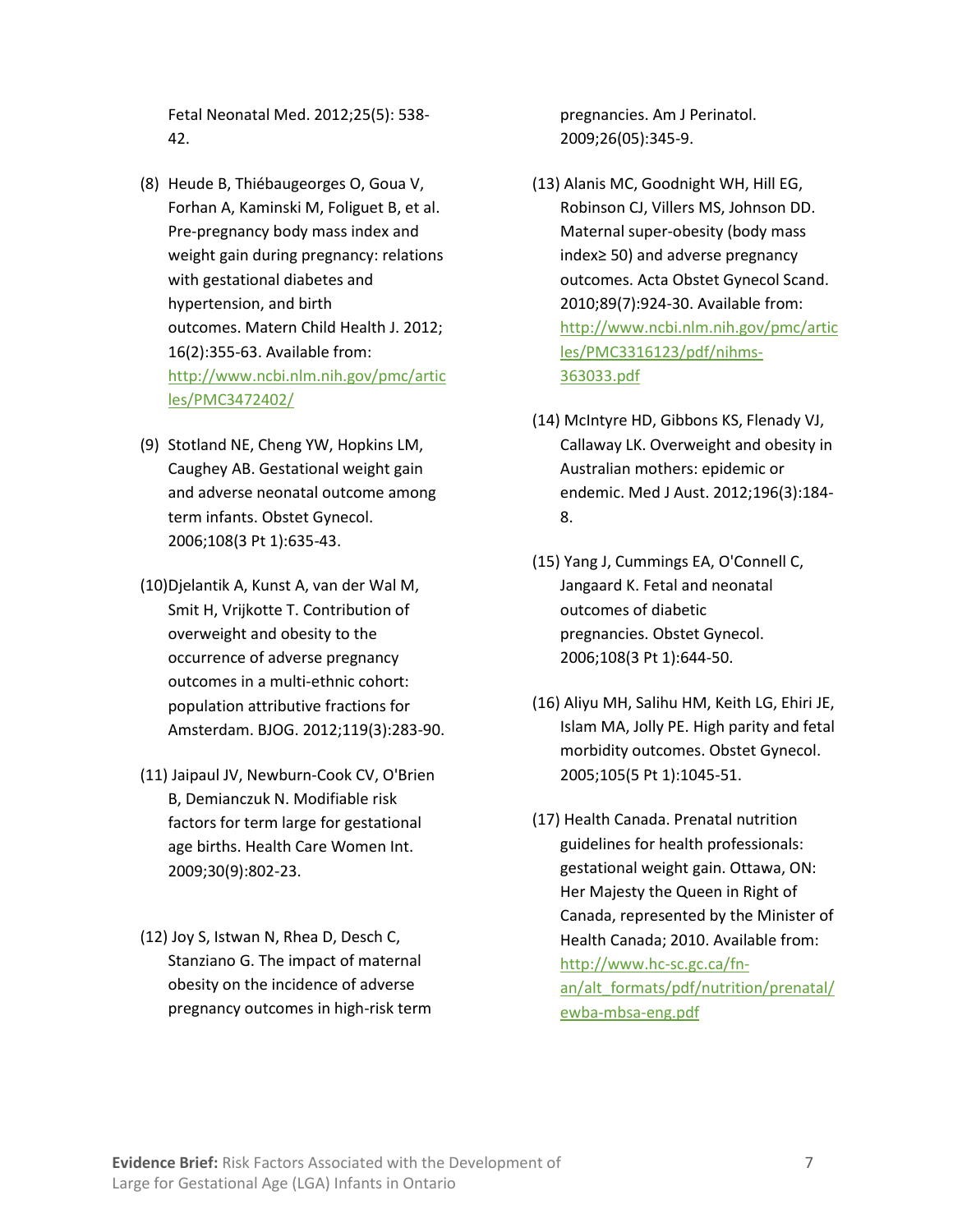## Authors

## Reviewers

Heather Manson, Chief, HPCDIP Kara DeCorby, Senior Product Development Advisor, HPCDIP

Anna Vanderlaan, Practicum Student, HPCDIP Daniel Harrington, Epidemiologist Lead, HPCDIP

Ruth Sanderson, Manager, Analytic Services Naomi Schwartz, Epidemiologist, Analytic Services

## Acknowledgements

The authors would like to gratefully acknowledge the support provided by Naomi Schwartz, Epidemiologist, Analytic Services, and Karin Hohenadel, Epidemiologist, Analytic Services at PHO for extracting the BIS data for analysis.

## Citation

Ontario Agency for Health Protection and Promotion (Public Health Ontario), Vanderlaan A, Harrington D. Evidence Brief: Risk factors associated with the development of large for gestational age (LGA) infants in Ontario. Toronto, ON: Queen's Printer for Ontario; 2015.

ISBN: 978-1-4606-5062-2

©Queen's Printer for Ontario, 2015

## Disclaimer

This document was developed by Public Health Ontario (PHO). PHO provides scientific and technical advice to Ontario's government, public health organizations and health care providers. PHO's work is guided by the current best available evidence.

PHO assumes no responsibility for the results of the use of this document by anyone.

This document may be reproduced without permission for non-commercial purposes only and provided that appropriate credit is given to Public Health Ontario. No changes and/or modifications may be made to this document without explicit written permission from Public Health Ontario.

## For further information

Knowledge Synthesis and Evaluation Services, Health Promotion, Chronic Disease and Injury Prevention Email: [hpcdip@oahpp.ca](mailto:hpcdip@oahpp.ca)

## Public Health Ontario

Public Health Ontario is a Crown corporation dedicated to protecting and promoting the health of all Ontarians and reducing inequities in health. Public Health Ontario links public health practitioners, front-line health workers and researchers to the best scientific intelligence and knowledge from around the world. For more information about PHO, visit [www.publichealthontario.ca.](http://www.publichealthontario.ca/)



Public Health Ontario acknowledges the financial support of the Ontario Government.

**Evidence Brief:** Risk Factors Associated with the Development of 8 Large for Gestational Age (LGA) Infants in Ontario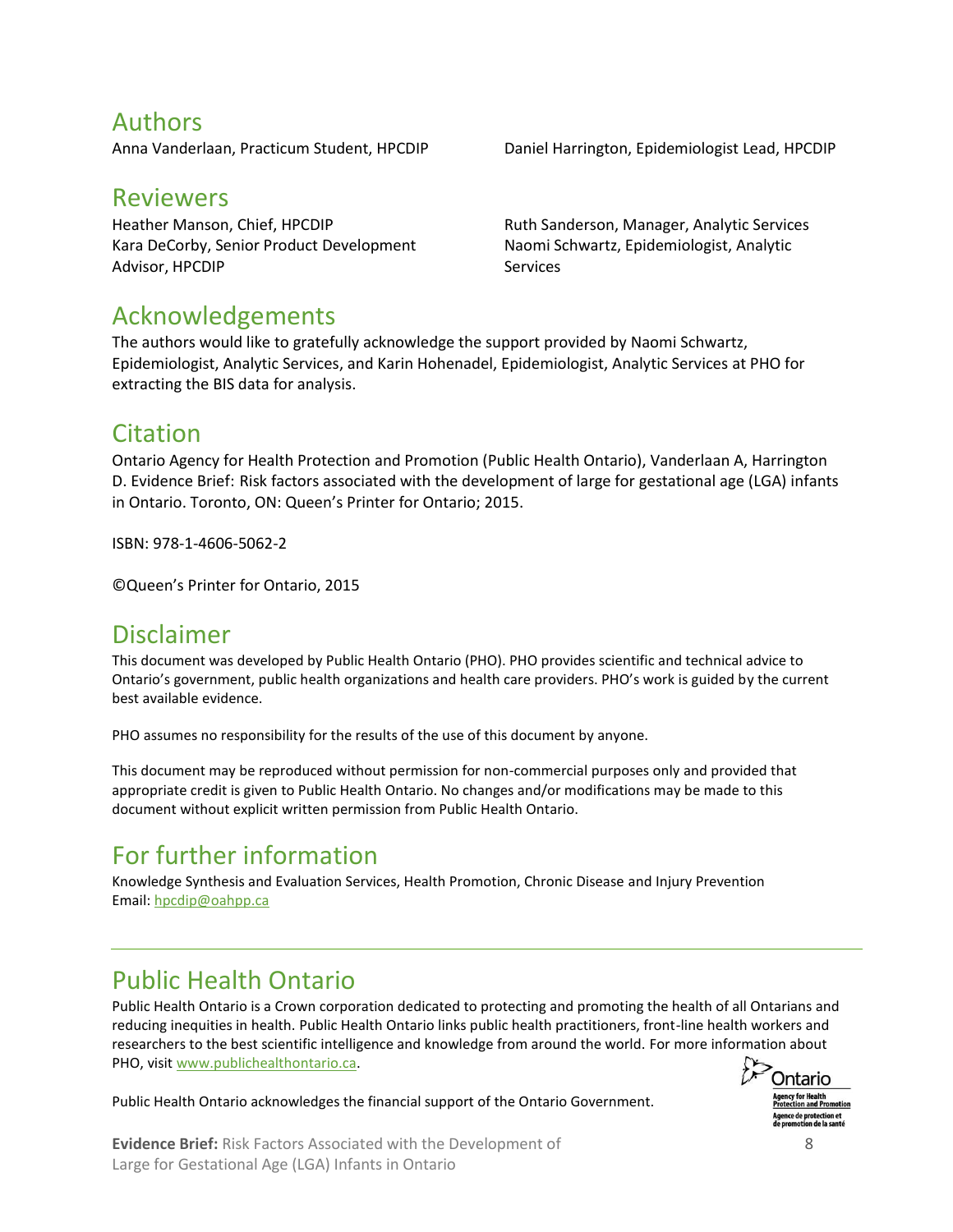## **Appendix 1: BIS Data for Singleton Live Births in Ontario, April 2012- December 2013**

Table A.1: LGA Births by Maternal Gestational Diabetes in the Ontario BIS Cohort between April 2012 and December 2013

|                    |                |                 |              | P-value   |                              |
|--------------------|----------------|-----------------|--------------|-----------|------------------------------|
| <b>Gestational</b> |                |                 |              | $(Chi-$   | <b>Unadjusted Odds Ratio</b> |
| <b>Diabetes</b>    | <b>LGA</b>     | <b>Non-LGA</b>  | <b>Total</b> | squared)  | (95% Confidence Interval)    |
| Yes                | 1,842 (7.9%)   | 10,291 (5.1%)   | 12,133       | < 0.001   | 1.59(1.51, 1.67)             |
| No.                | 21,600 (92.1%) | 191,873 (94.9%) | 213,473      | Reference | Reference                    |
| Total              | 23.442         | 202,164         | 225,606      |           |                              |

Note: 5% of the data extracted for the following variables were classified as missing and therefore removed from the analysis. Column percentages are presented in parentheses alongside raw numbers.

#### Table A.2: LGA Births by Maternal Pre-Existing Diabetes in the Ontario BIS Cohort between April 2012 and December 2013

| Pre-            |                |                 |              | <b>P-value</b> |                              |
|-----------------|----------------|-----------------|--------------|----------------|------------------------------|
| <b>Existing</b> |                |                 |              | (Chi-          | <b>Unadjusted Odds Ratio</b> |
| <b>Diabetes</b> | <b>LGA</b>     | <b>Non-LGA</b>  | <b>Total</b> | squared)       | (95% Confidence Interval)    |
| Yes             | 693 (3.0%)     | 1,287 (0.6%)    | 1,980        | < 0.001        | 4.75 (4.33, 5.21)            |
| No              | 22,509 (97.0%) | 198,534 (99.4%) | 221,043      | Reference      | Reference                    |
| Total           | 23,202         | 199,821         | 223,023      |                |                              |

Note: 6% of the data extracted for the following variables were classified as missing and therefore removed from the analysis. Column percentages are presented in parentheses alongside raw numbers.

#### Table A.3: LGA Births by Pre-pregnancy Maternal BMI (Normal, Overweight and Obese) in the Ontario BIS Cohort between April 2012 and December 2013

|                                                     |               |                |              |                      | <b>Unadjusted Odds</b>      |
|-----------------------------------------------------|---------------|----------------|--------------|----------------------|-----------------------------|
|                                                     |               |                |              | <b>P-value (Chi-</b> | <b>Ratio (95%</b>           |
| <b>Maternal BMI</b>                                 | <b>LGA</b>    | <b>Non-LGA</b> | <b>Total</b> | squared)             | <b>Confidence Interval)</b> |
| Normal<br>$(18.5 - 24.9 \text{ kg/m}^2)$            | 7,658 (40.0%) | 90,819 (58.1%) | 98.477       | Reference            | Reference                   |
| Overweight<br>$(25.0-29.9 \text{ kg/m}^2)$<br>Obese | 5,563 (29.1%) | 38,273 (24.5%) | 43,836       | < 0.001              | 1.72(1.66, 1.78)            |
| $(>30 \text{ kg/m}^2)$                              | 5,921 (30.9%) | 27,227 (17.4%) | 33,148       | < 0.001              | 2.58 (2.49, 2.68)           |
| Total                                               | 19.142        | 156,319        | 175,461      |                      |                             |

Note: 22% of the data extracted for the following variables were classified as missing and therefore removed from the analysis; underweight women not shown. Column percentages are presented in parentheses alongside raw numbers.